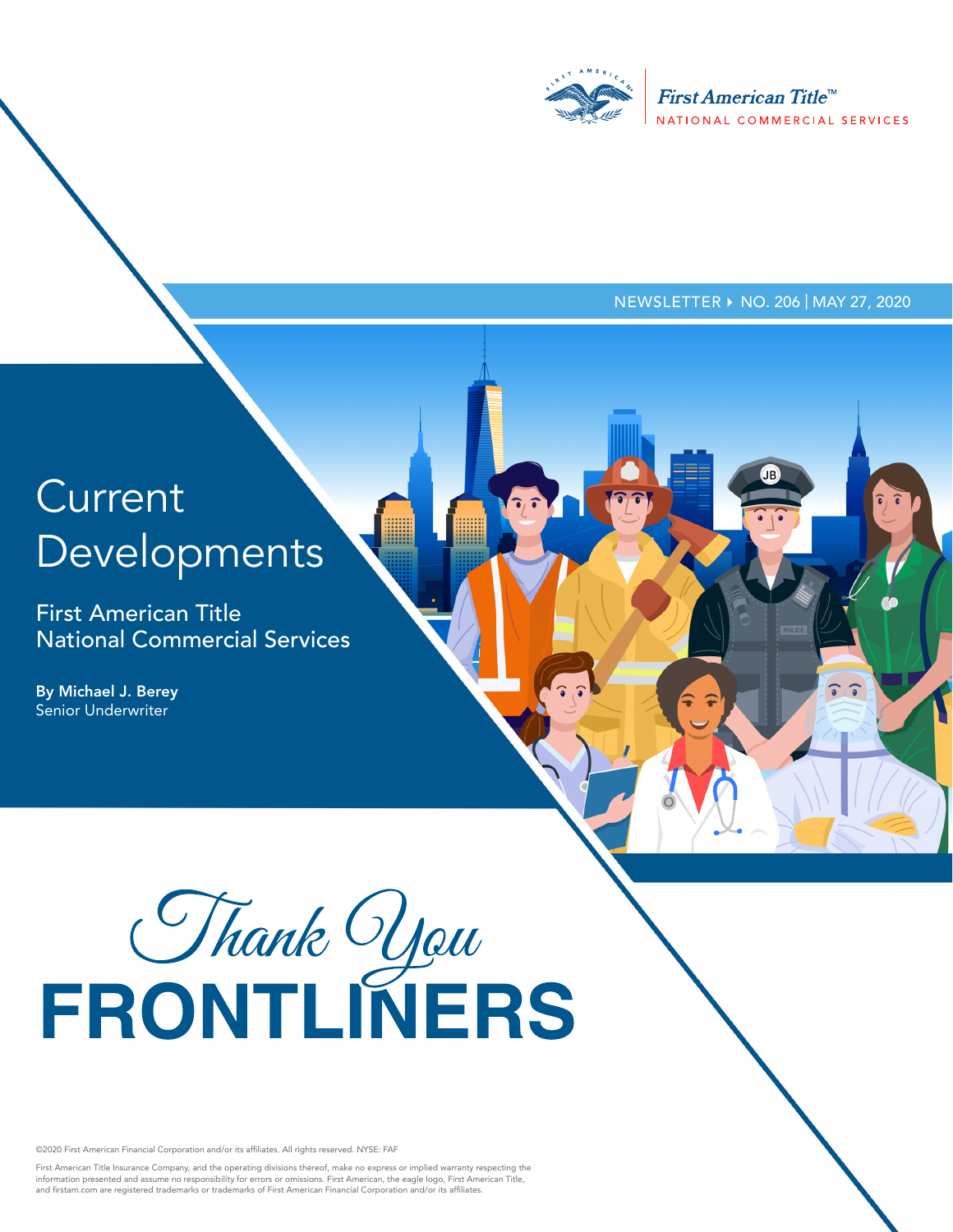#### In these unusual times it is hoped that issuing this Bulletin is acceptable to its readers, and that it continues to be useful.

#### First American News

The first completely updated edition of James Pedowitz's legendary treatise "Real Estate Titles" is to be released by the New York State Bar Association. The editors of "Real Estate Titles: The Practice of Real Estate Law in New York" are Michael J. Berey of First American and Adam Leitman Bailey of Adam Leitman Bailey, P.C.

#### Equitable Subrogation/Statute of Limitations

A mortgage executed by Defendant Sermons to MERS as nominee for American Mortgage Express Corp. ("American") was recorded in 2003. In July 2004, Sermons conveyed the mortgaged property to Parker Properties, Inc. ("Parker"), subject to the mortgage; the deed was recorded in October 2004. In July 2004, Sermons purportedly conveyed the same property to Defendant Sanderson; this deed was recorded in December 2004. Sanderson obtained a mortgage loan from Fairmont Funding, Ltd ("Fairmont"). Proceeds from the Fairmont mortgage satisfied the American mortgage. In 2007, the Supreme Court, Kings County, held that Parker was the lawful owner of the property and vacated the deed to Sanderson; the Court's Order was recorded in 2007. In 2007, after the Order was recorded, the Fairmont mortgage was assigned by MERS to HSBC Bank USA, N.A. ("HSBC"). In 2012, Parker conveyed the property to 43 Monroe Street, LLC ("Monroe").

In 2013, HSBC sought a ruling that it held a superior, valid first mortgage lien under the doctrines of equitable subrogation and equitable mortgage. The Supreme Court, Kings County, entered a default judgment against all Defendants except Monroe, which had submitted an answer asserting, as an affirmative defense, the Plaintiff's lack of standing and the statute of limitations. The Court denied the Plaintiff's motion for summary judgment as to Monroe and granted Monroe's cross-motion to dismiss the action as barred by the application of the sixyear statute of limitations under Civil Practice Law and Rules ("CPLR") Section 213 ("Actions to be commenced within six years…"). The Appellate Division, Second Department, affirmed the lower court's ruling and remanded the case for entry of a judgment that the action was barred by the statute of limitations. According to the Appellate Division,

*"…although the plaintiff's predecessor in interest was not made a party to the quiet title action, the May 2007 order, declaring that Parker was the lawful fee owner of the subject property and vacating the deed from Sermons to Sanderson, had the effect of also voiding the Fairmont mortgage that was subsequently*  assigned to the plaintiff. Furthermore...the plaintiff's claim is through Sanderson, a party to the quiet *title action, who obtained the Fairmont mortgage from the plaintiff's predecessor in interest. As a result, the plaintiff is limited to seeking an equitable lien on the subject property pursuant to the doctrines of equitable mortgage or equitable subrogation."*

*"However, in that regard, we agree with the Supreme Court's determination that those causes of action were time-barred by the six-year statute of limitations [citations omitted]…Here, the plaintiff was assigned the Fairmont mortgage on August 10, 2007 and was chargeable with notice, based on the recording of the May 2007 order, that Sanderson's deed had been vacated and that its interest in the subject property was adversely affected. Since the plaintiff did not commence this action until September 2013, the causes of action seeking an equitable first mortgage lien are time-barred."*

HSBC Bank USA, N.A. v. Parker, 2020 NY Slip Op 01335, decided February 26, 2020, is posted at [http://www.nycourts.gov/reporter/3dseries/2020/2020\\_01335.htm.](http://www.nycourts.gov/reporter/3dseries/2020/2020_01335.htm)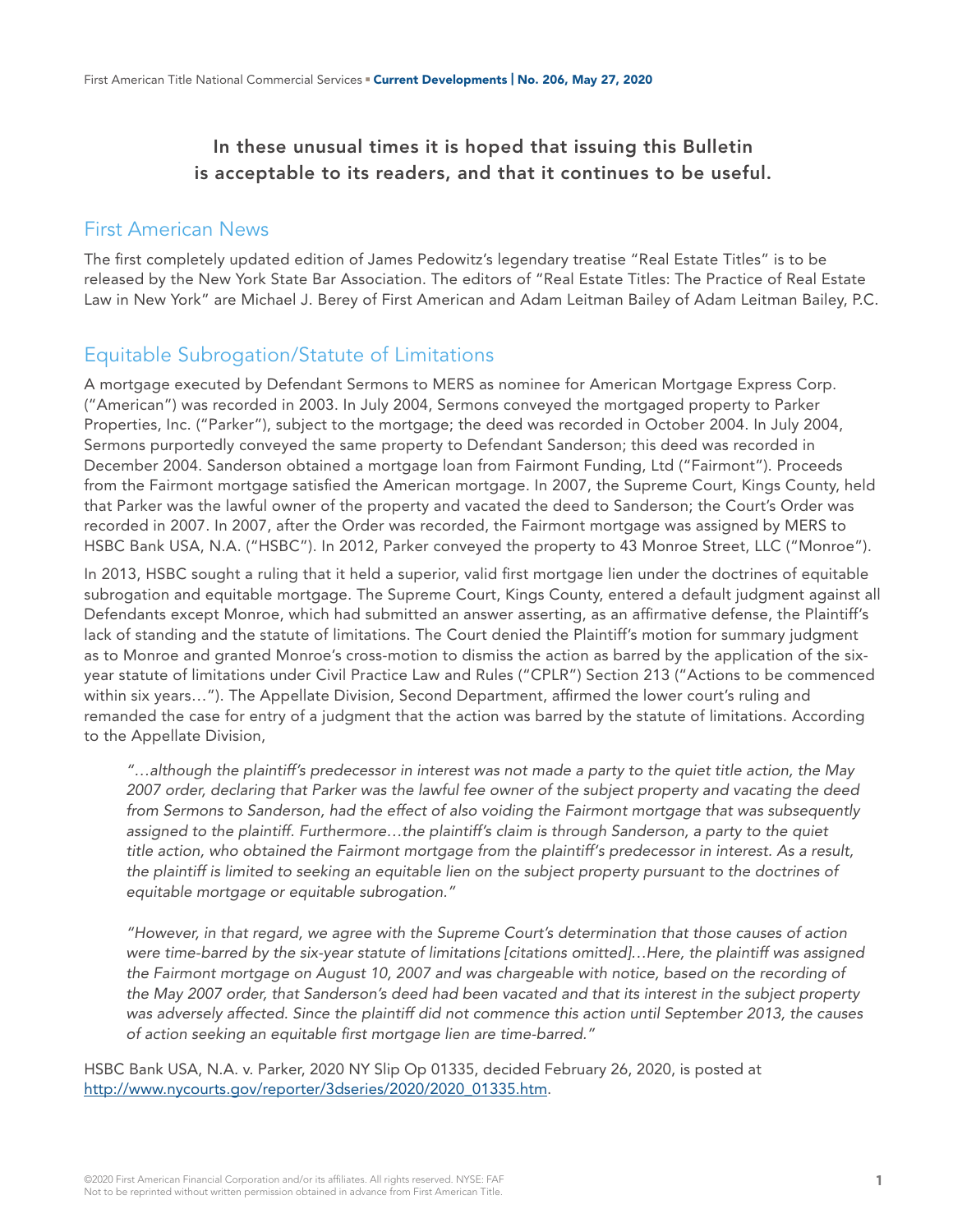#### Estates/Letters of Administration/Recording Act

Estelle Gray, the owner of a 50% tenant in common interest in real property in Kings County, died intestate in 1998, survived by eight children. By a deed recorded in 2017, Clifford, who was one of her daughters who was the holder of the other tenant in common interest, and Barbara, another daughter, purporting to be Estelle's sole heirs and distributees, conveyed Estelle's interest in the property to Defendant 207 Van Buren LLC. By a deed dated January 23, 2019 but not recorded until September 4, 2019, the heirs of Estelle (not including her son Sevonne), individually or by the Administrators of their Estates, conveyed Estelle's tenant in common interest to the Defendant. On March 1, 2019, full and unrestricted Letters of Administration for the Estate of Estelle were issued to Sevonne, who purported to convey Estelle's tenant in common interest to the Defendant by a deed which was not recorded until September 4, 2019. The Surrogate's Court, Kings County, issued an Order approving Sevonne's conveyance to the Defendant and authorized Sevonne to execute a confirmatory quitclaim deed. While Sevonne's petition to the Surrogate's Court for the Order approving the sale was pending, Bobby Rice, the husband of Estelle's daughter Rosalind, a daughter of Estelle, despite Rosalind's daughter having executed the 2019 deed as Administratrix of Rosalind's Estate, deeded his purported interest as an heir of Rosalind to the Plaintiffs (the "Rainford Deed").

The Plaintiffs commenced an action under Real Property Actions and Proceedings Law ("RPAPL") Article 15 ("Action to compel the determination of a claim to real property"), seeking a ruling that they held a fee simple interest in the property. They asserted that neither the Rainford Deed nor the other deeds conveyed any interest in the property which automatically and immediately vested in Bobby Rice on the death of his wife Rosalind. The Plaintiffs further claimed that they were bona fide purchasers protected by New York's Recording Act (Real Property Law Section 291, "Recording of conveyances"), because the March 2019 deed from Sevonne was not recorded until September 2019, almost five months after the January 2019 Administrator's deed to the Defendant was recorded.

The Supreme Court, Kings County, granted the Defendant's motion for summary judgment, dismissed the complaint and vacated the notice of pendency. According to the Court,

*"[a]lthough Plaintiffs correctly state that title to real property automatically vests in the heirs of a*  decedent who dies intestate [citations omitted], such vesting of title is subject to the rights granted to the *administrator [under SCPA Section 1902 ("For what purposes real property is subject to disposition")] to manage and dispose of it for purposes of distribution to beneficiaries of the estate [citations omitted]… The quitclaim deeds and the Article 19 Order from the Surrogate's Court, which approved the prior disposition of the Property and quitclaim deed executed by Sevonne Gray, encompassed any interest that Bobby Rice had in the Property that the Rainford Deed purported to convey."*

*"The fact that the Rainford Deed was recorded prior to the recording of the quitclaim deeds relied upon by Defendant does not change the court's analysis as Bobby Rice had no interest to convey at the time he executed the Rainford Deed. Alternatively stated, Plaintiffs are not bona fide purchasers*  entitled to the protections of Real Property Law Section 291, the recording statute, because the *Rainford Deed is not a valid deed under Real Property Law Section 245 ["Estate which passes by grant or devise"] as it purports to convey an interest that Bobby Rice did not possess at the time of the conveyance [citations omitted]."*

Rainford Management Corporation v. 207 Van Buren LLC, 2020 NY Slip Op 31129, decided April 27, 2020, is posted at [http://www.nycourts.gov/reporter/pdfs/2020/2020\\_31129.pdf.](http://www.nycourts.gov/reporter/pdfs/2020/2020_31129.pdf)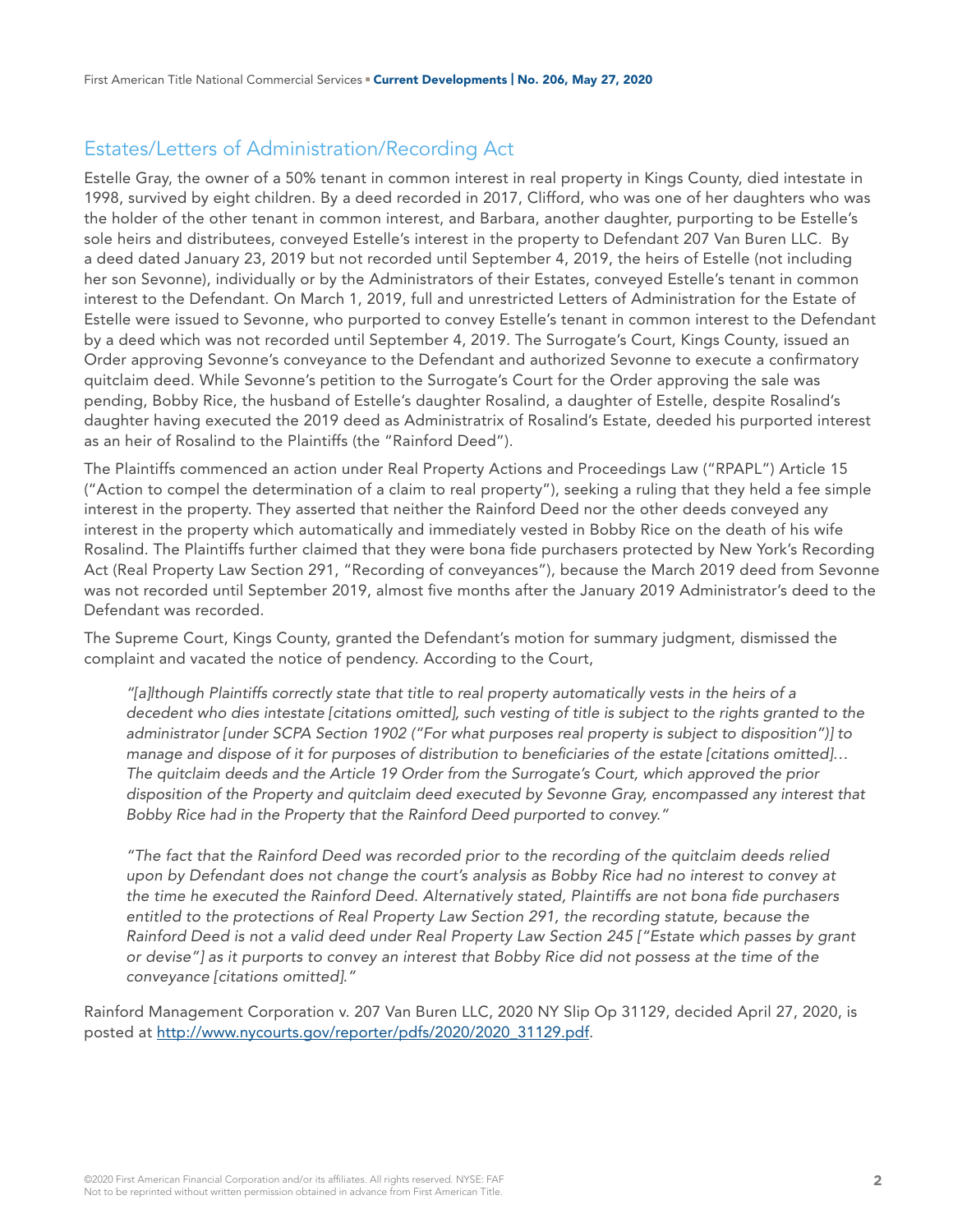#### **Judgments**

The Plaintiff, a judgment creditor, brought an action to set aside the conveyance of real property by the judgment debtors, which the Plaintiff alleged was a fraudulent transfer. The Appellate Division, Second Department, affirmed an Order of the Supreme Court, Kings County, dismissing the complaint, cancelling the notice of pendency, and declaring that the property was not subject to any interest claimed by the Plaintiff. Because the judgment was not docketed under the correct surnames of the judgment debtors, there was not a valid lien against the property. Further, it was demonstrated that the purchase of the property was supported by fair consideration and made in good faith. Kunin v. Guttman, 2020 NY Slip Op 02044, decided March 25, 2020, is posted at [http://www.nycourts.gov/reporter/3dseries/2020/2020\\_02044.htm.](http://www.nycourts.gov/reporter/3dseries/2020/2020_02044.htm)

# Limited Liability Companies/Publication

Limited Liability Company Law Section 206 ("Affidavits of publication") requires that a newly formed limited liability company, within 120 days of the date on which its initial articles of incorporation are effective, publish a copy of its articles of incorporation "or a notice containing the substance thereof" once in each week for six successive weeks. Proof of publication is to be filed with New York's Department of State. For the failure to comply with these requirements, "the authority of a limited liability company to carry on, conduct or transact and business in this state shall be suspended". However, Section 206 also states that non-compliance does not "limit or impair the validity of any contract or act of such limited liability company."

In One Stone Lending LLC v. Alta Operations, LLC, the foreclosing Plaintiff, a limited liability company organized in New York, failed to timely comply with Section 206, only publishing its articles of organization after the failure to publish was noted by the Defendants. The Plaintiff contended that the failure to comply was not a jurisdictional defect warranting dismissal of the action. The Supreme Court, New York County, disagreed and granted the Defendants' motion to dismiss. According to the Court,

*"This Court finds that it cannot ignore the purpose of Limited Liability Law §206 and will not permit a plaintiff to maintain a case where it failed to comply with the publication requirements when the case began…This court cannot condone the LLC's practice of ignoring the statute, unless and until it is caught, and then pretending it shouldn't make a difference."*

This case, decided March 6, 2020, is posted as 2020 NY Slip Op 30722 at [http://www.nycourts.gov/reporter/pdfs/2020/2020\\_30722.pdf.](http://www.nycourts.gov/reporter/pdfs/2020/2020_30722.pdf)

# Mortgage Foreclosures/Abandonment

Under subsection (c) of CPLR Section 3215 ('Default judgment"), "[i]f the plaintiff fails to take proceedings for the entry of judgment within one year after the default, the court shall not enter judgment but shall dismiss the complaint as abandoned.

The Supreme Court, Nassau County, granted the foreclosing Plaintiff's motions for leave to enter a default judgment and then for a judgment of foreclosure and sale. The Appellate Division, Second Department, reversed and granted the Defendant property owner's motion to dismiss as abandoned the complaint as asserted against her. According to the Appellate Division,

*"…the plaintiff provided no explanation for the almost four-year delay after the defendant defaulted in 2011 before it filed a request for judicial intervention in February 2015 requesting a residential mortgage foreclosure settlement conference. Under such circumstances, the Supreme Court should have found that the plaintiff had not demonstrated a reasonable excuse for its delay in seeking a default judgment [citation omitted]."*

Flushing Bank v. Sabi, 2020 NY Slip Op 02461, decided April 29, 2020, is posted at [http://nycourts.gov/reporter/3dseries/2020/2020\\_02461.htm](http://nycourts.gov/reporter/3dseries/2020/2020_02461.htm).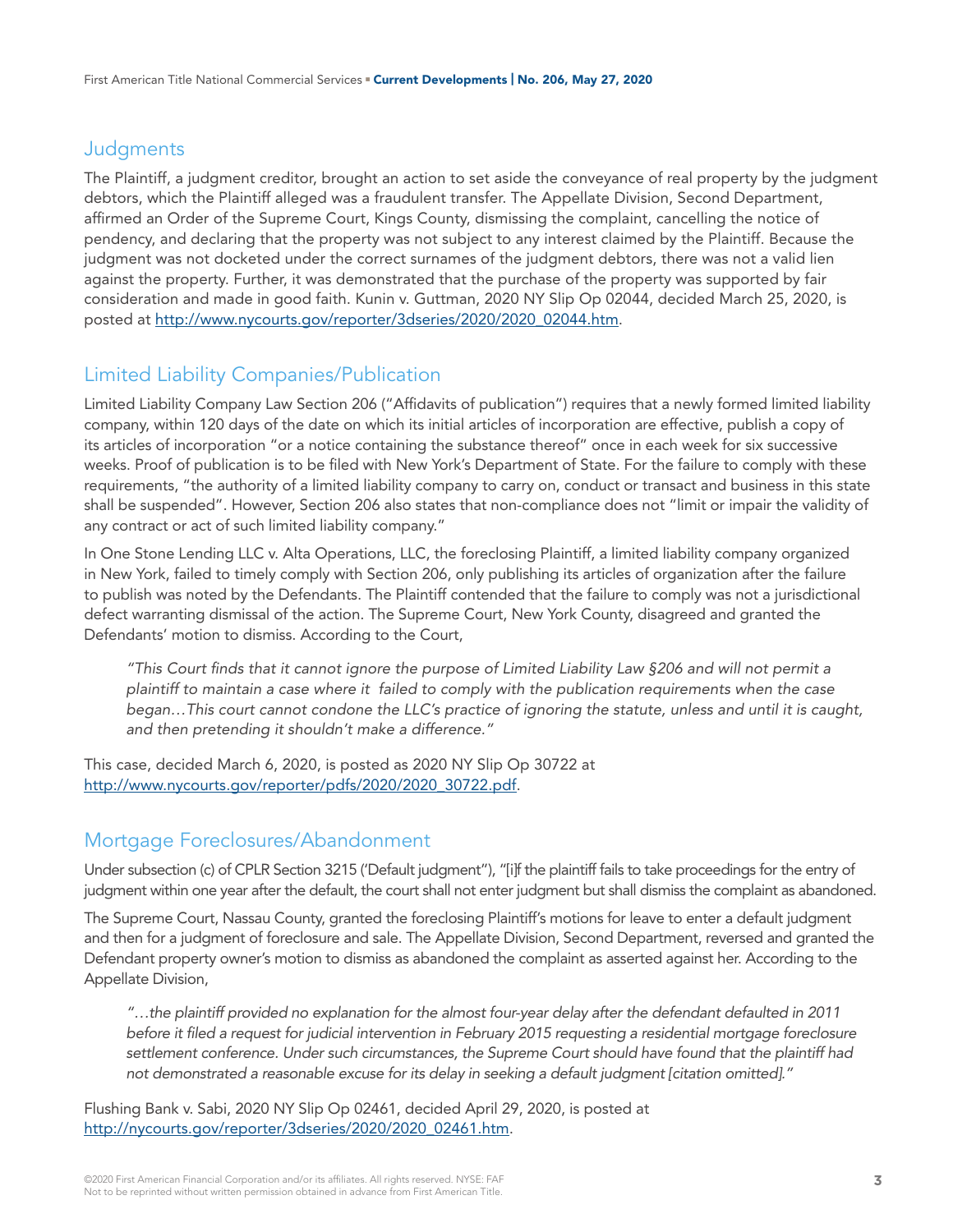# Mortgage Foreclosures/Default /Acknowledgments

The Defendant moved under CPLR Section 5015 ("Relief from judgment or order") for an Order vacating a judgment of foreclosure and sale which had been entered without opposition, on the grounds that the Plaintiff obtained the judgment by submitting fraudulent documents. Under Section 5015(a), "[t]he court which rendered a judgment or order may relieve a party from it upon such terms as may be just…upon the ground of: … 3. fraud, misrepresentation, or other misconduct of an adverse party…" The Supreme Court, Suffolk County, denied the motion and the Appellate Division, Second Department, affirmed. According to the Appellate Division,

*"…where a defendant seeks to vacate a default pursuant to CPLR Section 5015(a)(3) based on intrinsic fraud, he or she must establish a reasonable excuse for the default and a potentially meritorious defense to the action [citation omitted]. Here, since the defendant presented no excuse for her default, the court properly denied her motion…regardless of whether she presented a potentially meritorious defense to the action [citations omitted]."*

The Appellate Division noted that the assignments of the mortgages to the Plaintiff were valid notwithstanding that the acknowledgments, taken out-of-state, did not include certificates of conformity. Real Property Law Section 299-a ("Acknowledgment to confirm to law of New York or of place where taken; certificate of conformity") provides, in part, that

*"1. An acknowledgment or proof…may be taken in the manner of the law of the state of New York or by the laws of the state, District of Columbia, territory, possession, dependency, or other place where the acknowledgment or proof is taken. The acknowledgment or proof, if taken by the manner prescribed [by a jurisdiction other than New York] must be accompanied by a certificate that it conforms with such laws."*

The Appellate Division held that the out-of-state acknowledgments substantially conformed with the New York form of acknowledgment and, in any event, "the absence of a certificate of conformity is a mere irregularity, not a fatal defect, which can be disregarded in the absence of a showing of actual prejudice [citations omitted]. No such showing has been made here." Capital One, N.A. v. McCormack, 2020 NY Slip Op 02664, decided May 6, 2020, is posted at [http://www.nycourts.gov/reporter/3dseries/2020/2020\\_02664.htm.](http://www.nycourts.gov/reporter/3dseries/2020/2020_02664.htm)

#### Mortgage Foreclosures/Discontinuance with Prejudice

In 2016, the foreclosing Plaintiff and the Defendant executed a Stipulation discontinuing the action "without prejudice". However, the Court dismissed the action "with prejudice". The Defendant did not make any further payments on the loan, and the Plaintiff again proceeded to foreclose the mortgage in 2017. The Defendant moved for an Order discontinuing the action on the grounds that the dismissal of the 2012 foreclosure "with prejudice" barred the present action and because of the application of the principals of res judicata. The Supreme Court, Schenectady County, denied the Defendant's motion.

According to the Court, in executing the Stipulation "without prejudice" the Defendant arguably waived the "with prejudice" language and "in light of defendant's continued failure to make any payments on her mortgage for a period of more than six years, the Court deems it an appropriate exercise of discretion to disregard the 'with prejudice' language in the interests of justice."

The Court further held that because the dismissal of the prior foreclosure due to the Plaintiff's lack of standing was not a dismissal on the merits, the principals of res judicata did therefore not apply. State of New York Mortgage Agency v. Massarelli, 2017 NY Slip Op 33150, decided June 15, 2017, was posted to the New York Official Reports Slip Opinion Service on March 18, 2020 at [http://www.nycourts.gov/reporter/pdfs/2017/2017\\_33150.pdf.](http://www.nycourts.gov/reporter/pdfs/2017/2017_33150.pdf)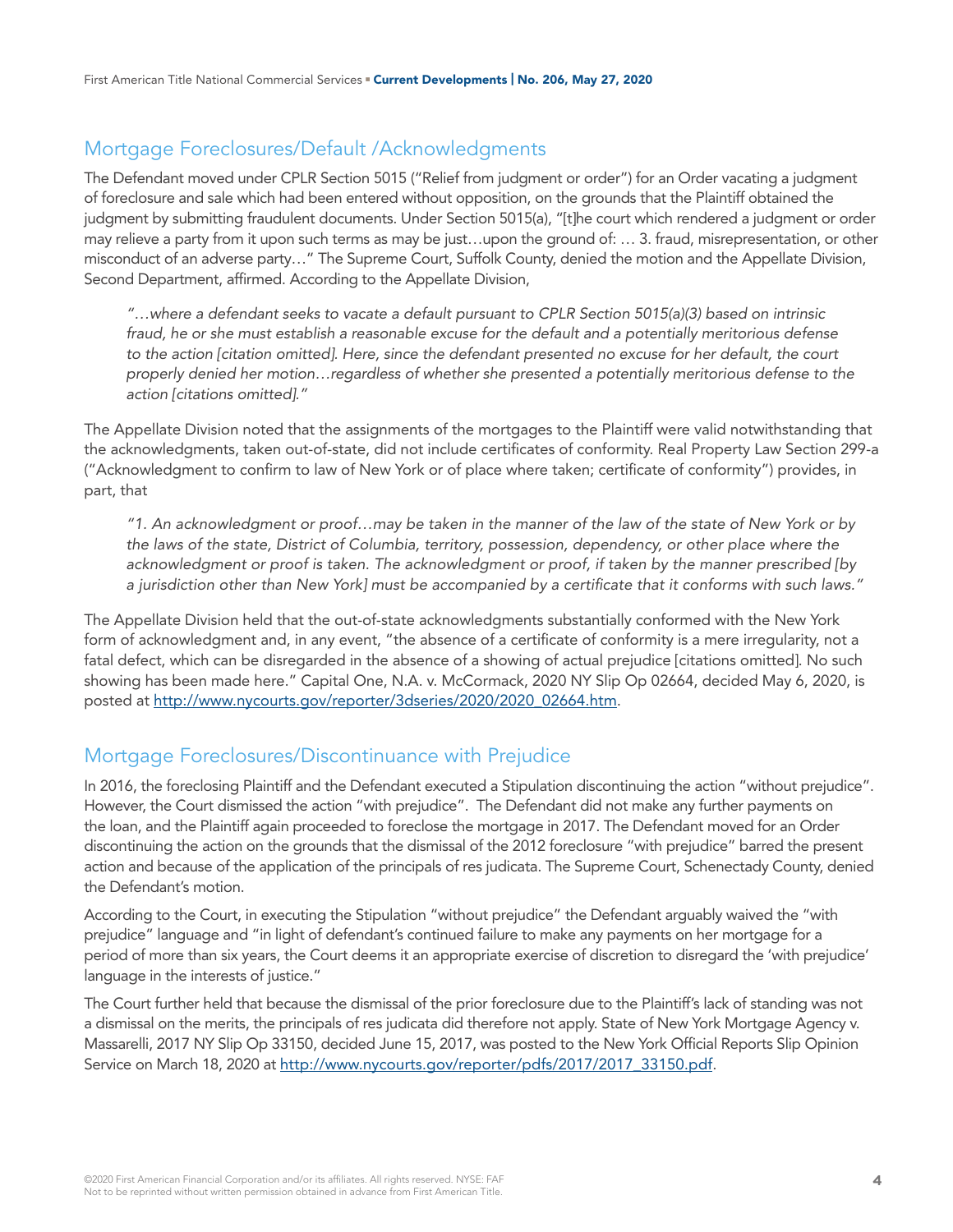# Mortgage Foreclosures/Necessary Parties

The owner of the mortgaged property died intestate in 2010. The Plaintiff commenced an action to foreclose the mortgage in 2013. The complaint named as a Defendant Sylvanie Gedeon, a daughter of the decedent, "Individually and as Voluntary Administratrix" of her father's estate. Her motion to dismiss the complaint as against her for the failure to join a necessary party and to vacate the order of reference and judgment of foreclosure and sale was granted by the Supreme Court, Kings County. The Appellate Division, Second Department, affirmed the Order, as modified to deny the branch of the motion dismissing the complaint as against Sylvanie. According to the Appellate Division,

*"…where a mortgagor/property owner dies intestate and the mortgagee does not seek a deficiency judgment, generally a foreclosure action may be commenced directly against the distributees [citations omitted]. Here, however, only one distributee…is named as a defendant. The record contains insufficient information as to whether Sylvanie is the only distributee of [the decedent]. In addition, the plaintiff alleges a default in payment of the mortgage loan subsequent to the death of [the] mortgagor…Under these circumstances, the estate…is a necessary party to this mortgage foreclosure action [citations omitted]."*

*"Further…service of the summons and complaint upon Sylvanie as 'voluntary administratrix' of the estate did not constitute service upon the estate…"*

The case was remitted to the Supreme Court for joinder of the administrator of the estate and for further proceedings consistent with the ruling of the Appellate Division. U.S. Bank Trust, N.A. v. Gedeon, 2020 NY Slip Op 01660, decided March 11, 2020, is posted at [http://www.nycourts.gov/reporter/3dseries/2020/2020\\_01660.htm.](http://www.nycourts.gov/reporter/3dseries/2020/2020_01660.htm)

#### Mortgage Foreclosures/Notices - RPAPL Section 1304

RPAPL Section 1304 ("Required prior notices") requires that "a lender, an assignee or a mortgage loan servicer [commencing] legal action against the borrower, including [a] mortgage foreclosure" send a notice, in the form specified in Section 1304, to the borrower at least ninety days before litigation on a "home loan" is commenced. The notice is required to be sent by registered or certified mail and by first class mail to the last known address of the borrower.

In JPMorgan Chase Bank, N.A. v. Nellis, the Appellate Division, Second Department, reversed the grant of the foreclosing Plaintiff's motion for entry of a judgment of foreclosure and sale, finding that the Plaintiff failed to establish, prima facie, that it complied with the notice requirements of RPAPL Section 1304. According to the Court, the affidavit of an employee of the loan servicer purporting to establish compliance with Section 1304 did not, inter alia,

*"aver that he had personal knowledge of the purported mailings, that he was familiar with the mailing practices and procedures of the plaintiff, which allegedly sent the notice, or that the plaintiff's records had been incorporated into the records of the loan servicer and were routinely relied upon by the loan servicer in its business [citations omitted]."*

The Appellate Division also found that the Plaintiff did not establish, prima facie, that it also sent a notice of default by first-class mail to the Defendant before accelerating the indebtedness secured by the mortgage, as required by the terms of the mortgage. This case, 2020 NY Slip Op 02621, decided May 6, 2020, is posted at [http://www.nycourts.gov/reporter/3dseries/2020/2020\\_02621.htm.](http://www.nycourts.gov/reporter/3dseries/2020/2020_02621.htm)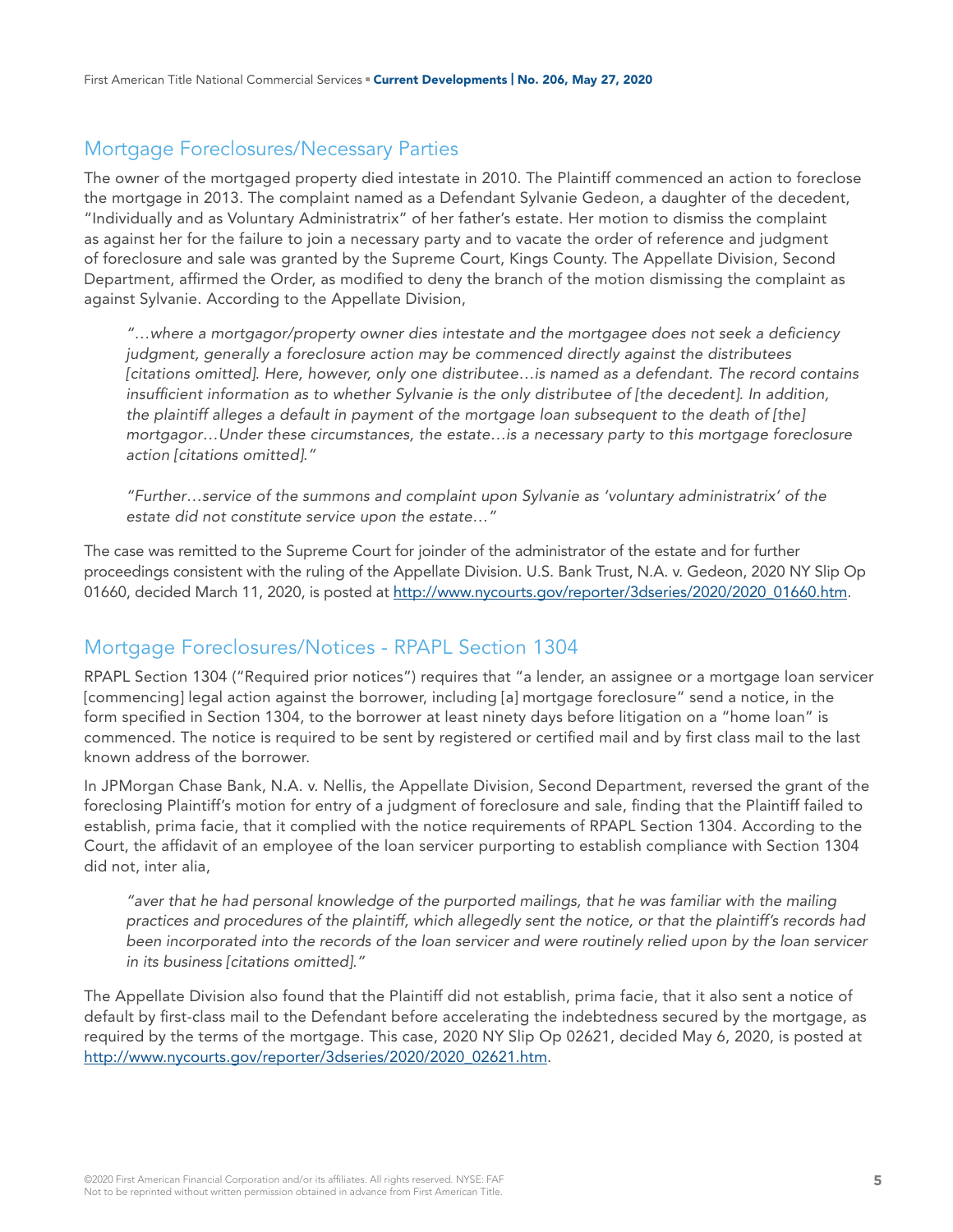## Mortgage Foreclosures/Standing/Collateral Assignments

The Plaintiff collaterally assigned a note secured by a mortgage prior to commencement of the plaintiff's foreclosure. Applying Massachusetts law, holding that a collateral assignment of a mortgage divests a mortgagee of its rights, the Supreme Court, New York County, held that under the language in the agreement effectuating the collateral assignment, in which the assignor "sells, assigns, transfers, pledges and conveys" the note and other assets, "plaintiff did not have the note when this case began." Accordingly, and although the collateral assignment may have been terminated "well after this litigation began", the Court granted the Defendant's cross-motion to dismiss the action for lack of standing. Avant Capital 52 East 64th Street LLC v. 52 East 64th Street LLC, 2020 NY Slip Op 30778, decided March 11, 2020, is posted at [http://www.nycourts.gov/reporter/pdfs/2020/2020\\_30778.pdf.](http://www.nycourts.gov/reporter/pdfs/2020/2020_30778.pdf)

#### Mortgage Foreclosures/Standing/MERS

MERS, as the nominee for Fairmont Funding, LTD and as the mortgagee of record, commenced a foreclosure in 2008. The action was dismissed in 2013 and there was no further foreclosure filed. Plaintiffs, the owners of the mortgaged property, sought an Order discharging the mortgage because of the application of the statute of limitations. The current holder of the mortgage note, Wilmington Trust, N.A., moved to have the action dismissed, asserting that as MERS did not have standing to commence the 2008 foreclosure the indebtedness was never accelerated. Therefore, Wilmington could foreclose on payment defaults occurring in the immediately prior six years. The Supreme Court, Kings County, denied the motion, finding that Wilmington had not demonstrated, as a matter of law, that MERS lacked standing. According to the Court,

*"[w]hile the mortgage agreement…contains language to the effect that Fairmont appointed MERS as its nominee for the purpose of recording the mortgage and refers to MERS as the mortgagee of record, in [the] seminal case of Bank of New York v. Silverberg [citation omitted], that Court of Appeals held that such language is insufficient to demonstrate that MERS had standing to commence a foreclosure action on behalf of the lender. Notwithstanding the above, if MERS was in possession of the Note when the*  action was commenced, MERS would have had the requisite standing to commence the action *[citation omitted]…Wilmington had the burden of demonstrating that MERS was not in possession of the note when the foreclosure action was commenced. Wilmington did not meet this burden."*

Samet v. Countrywide Home Loans, Inc., 2020 NY Slip Op 30659, decided February 26, 2020, is posted at [http://www.nycourts.gov/reporter/pdfs/2020/2020\\_30659.pdf.](http://www.nycourts.gov/reporter/pdfs/2020/2020_30659.pdf)

#### Mortgage Foreclosures/Standing/Original Note

The Appellate Division, Second Department, held that the Plaintiff had not established prima facie that it had standing to foreclose. The affirmation of the Plaintiff's attorney did not set forth facts on personal knowledge to support her statement that the note in the Plaintiff's file was the original note, and she did not attach business records on which she relied in her affirmation. Further, a copy of the note was not attached to the complaint when the foreclosure was commenced. The Appellate Division reversed an Order of the Supreme Court, Queens County, which had granted the Plaintiff's motion for summary judgment. Wells Fargo Bank, N.A. v. Bakth, 2020 NY Slip Op 01382, decided February 26, 2020, is posted at

[http://www.nycourts.gov/reporter/3dseries/2020/2020\\_01382.htm.](http://www.nycourts.gov/reporter/3dseries/2020/2020_01382.htm)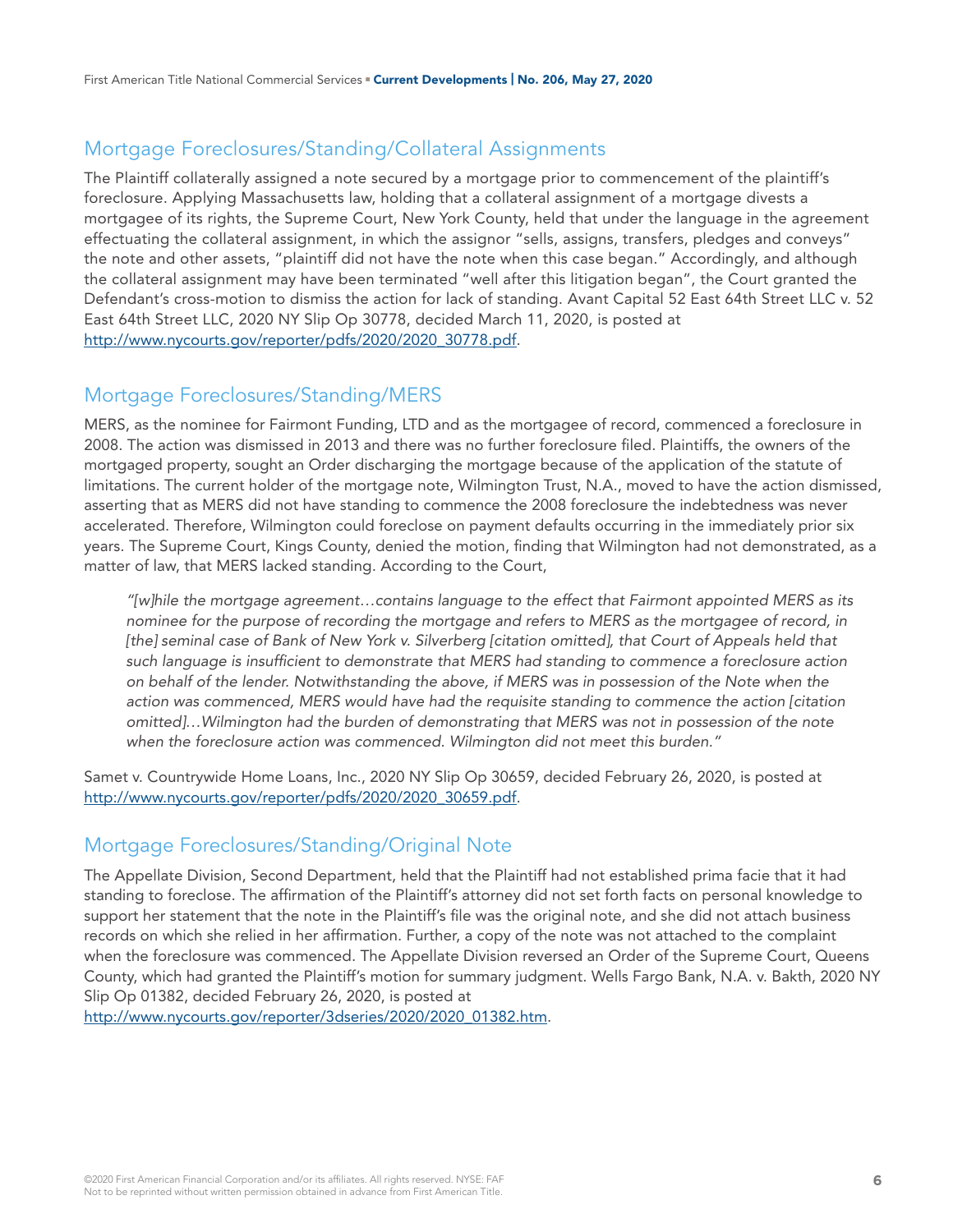## Mortgage Foreclosures/Standing/RPAPL Section 1302-a

Section 1302-a ("Defense of lack of standing; not waived"), added to the RPAPL effective December 23, 2019, reads, in part, as follows:

*"…any objection or defense based on the plaintiff's lack of standing in a foreclosure proceeding related to a home loan, as defined in paragraph (a) of subdivision six of section thirteen hundred four of this article, shall not be waived if a defendant fails to raise the objection or defense in a responsive pleading or pre-answer motion to dismiss…"* 

A mortgage foreclosure was commenced in 2017; the borrowers-Defendants did not file an answer and a judgment of foreclosure and sale was entered. The Defendants moved for an Order vacating the judgment, arguing that under RPAPL Section 1302-a they could seek to interpose a standing defense after defaulting without establishing grounds to vacate their default. The Supreme Court, Westchester County, denied the Defendants' motion, holding that notwithstanding Section 1302-a, "…to vacate a default judgment of foreclosure and sale, a defendant must establish both a reasonable excuse for the default and a meritorious defense [citations omitted]". The argument challenging Plaintiff's standing was "not meritorious. Plaintiff was in possession of the note, endorsed in blank by the original lender, when it commenced this action."

JPMorgan Chase Bank, National Association v. Carducci, 2020 NY Slip Op 20072, decided March 10, 2020, is posted at [http://www.nycourts.gov/reporter/3dseries/2020/2020\\_20072.htm.](http://www.nycourts.gov/reporter/3dseries/2020/2020_20072.htm)

#### Mortgage Foreclosures/Statute of Limitations

In 2009, GreenPoint Mortgage Funding, Inc. commenced an action to foreclose a consolidated mortgage. In 2015, after the Defendant executed a Home Affordable Modification Trial Period Plan, the foreclosure was dismissed without prejudice. Under the Plan, if the Defendant made three trial payments the Defendant would be offered a permanent modification agreement. The Defendant made the trial payments but was not offered a modification agreement. In 2015, Plaintiff, the assignee of the consolidated mortgage, commenced a foreclosure of the mortgage. The Defendant asserted that the action was time-barred by the six-year statute of limitations in CPLR Section 213.

The Plaintiff asserted that execution of the Plan, and the payments made pursuant to the Plan, renewed the running of the statute of limitations and, therefore, the action was timely. The Supreme Court, Queens County, granted the Plaintiff's motion for summary judgment and for an Order of Reference and denied the Defendant's motion for summary judgment. The Appellate Division, Second Department, reversed, denying the Plaintiff's motion and, granting the Defendant's cross-motion, dismissed the complaint, canceled and discharged the mortgage pursuant to RPAPL Section 1501, and awarded Defendant her attorney's fees and expenses pursuant to Real Property Law Section 282 ("Mortgagor's right to recover attorneys' fees in actions or proceedings arising out of foreclosures of residential property"). According to the Appellate Division,

*"…the Plan did not constitute an 'unconditional and unqualified acknowledgment of [the] debt sufficient to*  reset the statute of limitations *[citations omitted]*. While the writing arguably acknowledged the existence *of indebtedness, the defendant merely agreed to make three trial payments so as to receive a permanent modification offer. Any intention to repay the debt was conditioned on the parties reaching a permanent modification agreement, which condition did not occur…Just as an express conditional promise or acknowledgment does not serve to reset the statute of limitations, an implied conditional promise also does not have that effect. Although the Appellate Division, Third Department, held to the contrary in Wells Fargo Bank, N.A. v. Grover (165 AD3d 1541), we disagree and decline to follow that holding."*

Nationstar Mortgage, LLC v. Dorsin, 2020 NY Slip Op 01354, decided February 26, 2020, is posted at [http://www.nycourts.gov/reporter/3dseries/2020/2020\\_01354.htm.](http://www.nycourts.gov/reporter/3dseries/2020/2020_01354.htm)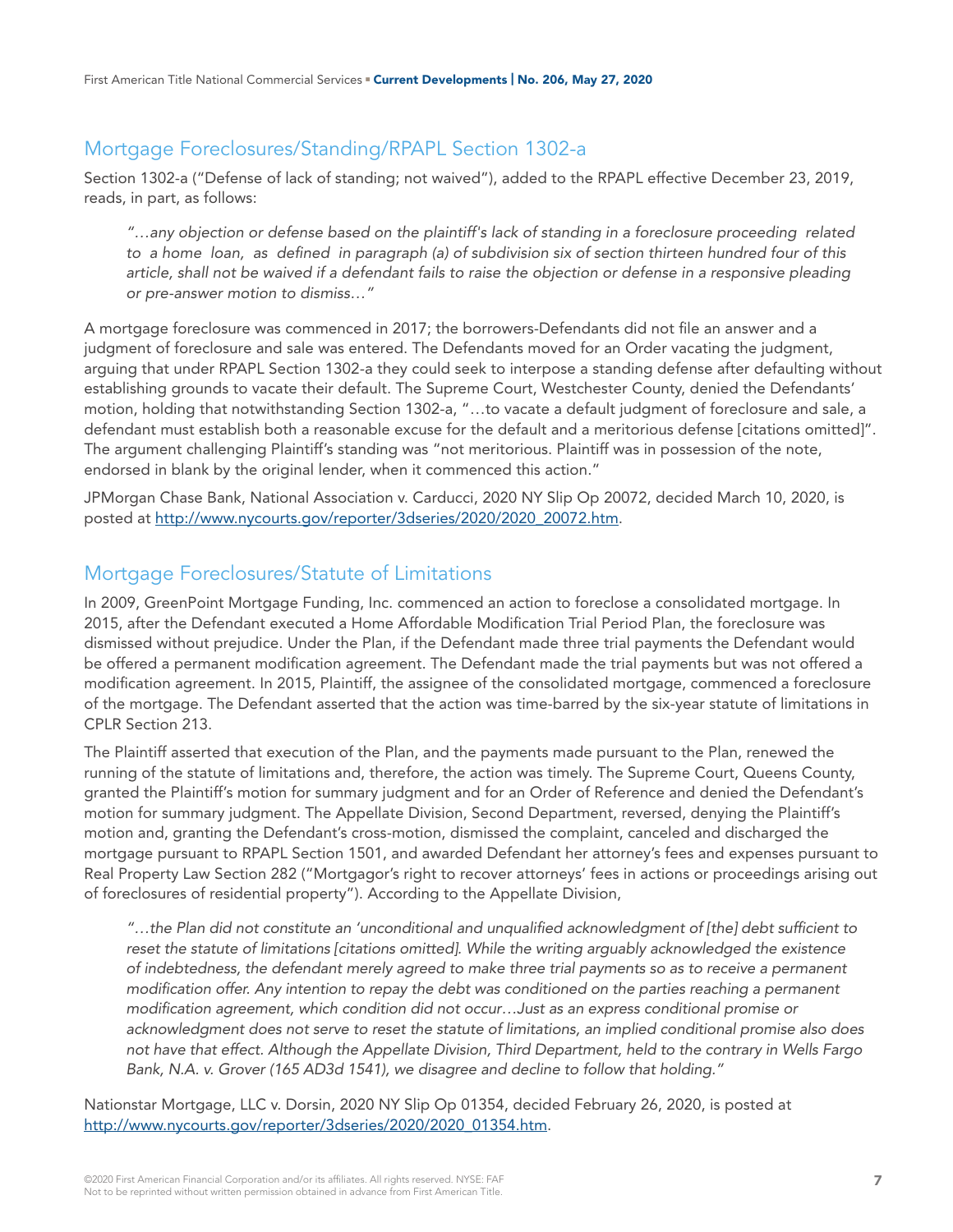# Mortgage Recording Tax/Washington County

Washington County has, effective for mortgages recorded on and after April 1, 2020, imposed a county mortgage recording tax of \$.25 for each \$100 secured. The total combined rate of mortgage recording tax in the County is \$1.25 for each \$100 secured by a mortgage. MT-20-2, "Changes to the Mortgage Recording Tax Rates Affecting Washington County" is posted to New York State Department of Taxation and Finance's website at <https://www.tax.ny.gov/pdf/notices/mt-20-2.pdf>.

#### Notice of Pendency

It was alleged that in August 2018 the interests in 1965 JK Realty LLC ("JK Realty") were assigned by Joel Klein to plaintiff David Fleischmann as nominee. It was further alleged that on October 11, 2018 Klein purported to assign his interest in JK Realty to a company owned by Martin Mittelman. On October 12, 2018, JK Realty conveyed property in Brooklyn to Mittleman LLC. JK Realty was purportedly dissolved in November 2018 and reorganized in 2019. Plaintiff, an attorney, commencing this action as "nominee" for Mendel Fischer, sought, among other relief, an Order declaring that the deed to Mittelman LLC was void. Defendants' motion to cancel the original and amended notices of pendency for this action was denied by the Supreme Court, Kings County. According to the Court,

*"…[t]he original complaint does not make clear whether the true nature of this action is plaintiff's effort to establish his interest in JK Realty, which owns the subject property, or whether plaintiff seeks to recover title to the subject property directly…[If the action was to establish the ownership of JK Realty] the judgment demanded would only indirectly affect title to the property, and the notice of pendency would be improper [citations omitted]…"*

*"If JK Realty was dissolved, then its assets should have been distributed in accordance with NY Limited Liability Company Law § 704…[I]n the absence of [information about JK Realty's creditors or liabilities], the property would return to plaintiff's sole possession. In such an event, plaintiff would have a direct relationship with the subject property…Under the circumstances, the better course here is to allow the notice of pendency to remain in effect."*

Fleischmann v. Mittelman, 2020 NY Slip Op 30834, decided February 3, 2020, is posted at [http://www.nycourts.gov/reporter/pdfs/2020/2020\\_30834.pdf.](http://www.nycourts.gov/reporter/pdfs/2020/2020_30834.pdf)

#### Statute of Limitations/Acceleration of Indebtedness

A mortgage foreclosure commenced in 2008 was discontinued by a Court Order granted ex parte in 2012 on motion of the Plaintiff, the prior holder of the mortgage, and on consent of the Defendants. The Complaint in that action stated that the "[p]laintiff elects to call due the entire amount due secured by the mortgage." The current holder of the mortgage commenced a foreclosure in 2017. The Defendants raised the statute of limitations as an affirmative defense and moved for the Court to dismiss the action.

The Supreme Court, Suffolk County, denied the Defendants' motion to dismiss. The mortgage did not allow for acceleration of the indebtedness before entry of a judgment of foreclosure and sale and, until that time, the Defendants could make all past due monthly payments without paying the balance of the loan. According to the Court,

*"[b]ased upon the terms of the contract the plaintiff did not accelerate the mortgage on September 16, 2008 and even if they had attempted to accelerate the mortgage the affirmative action of discontinuing the first foreclosure action upon the defendants' consent would have decelerated the mortgage."*

U.S. Bank Trust, N.A. v. Dromerhauser, 2018 NY Slip Op 33663, decided April 11, 2018, was posted to the New York Official Reports Slip Opinion Service on March 17, 2020 at [http://www.nycourts.gov/reporter/pdfs/2018/2018\\_33663.pdf.](http://www.nycourts.gov/reporter/pdfs/2018/2018_33663.pdf)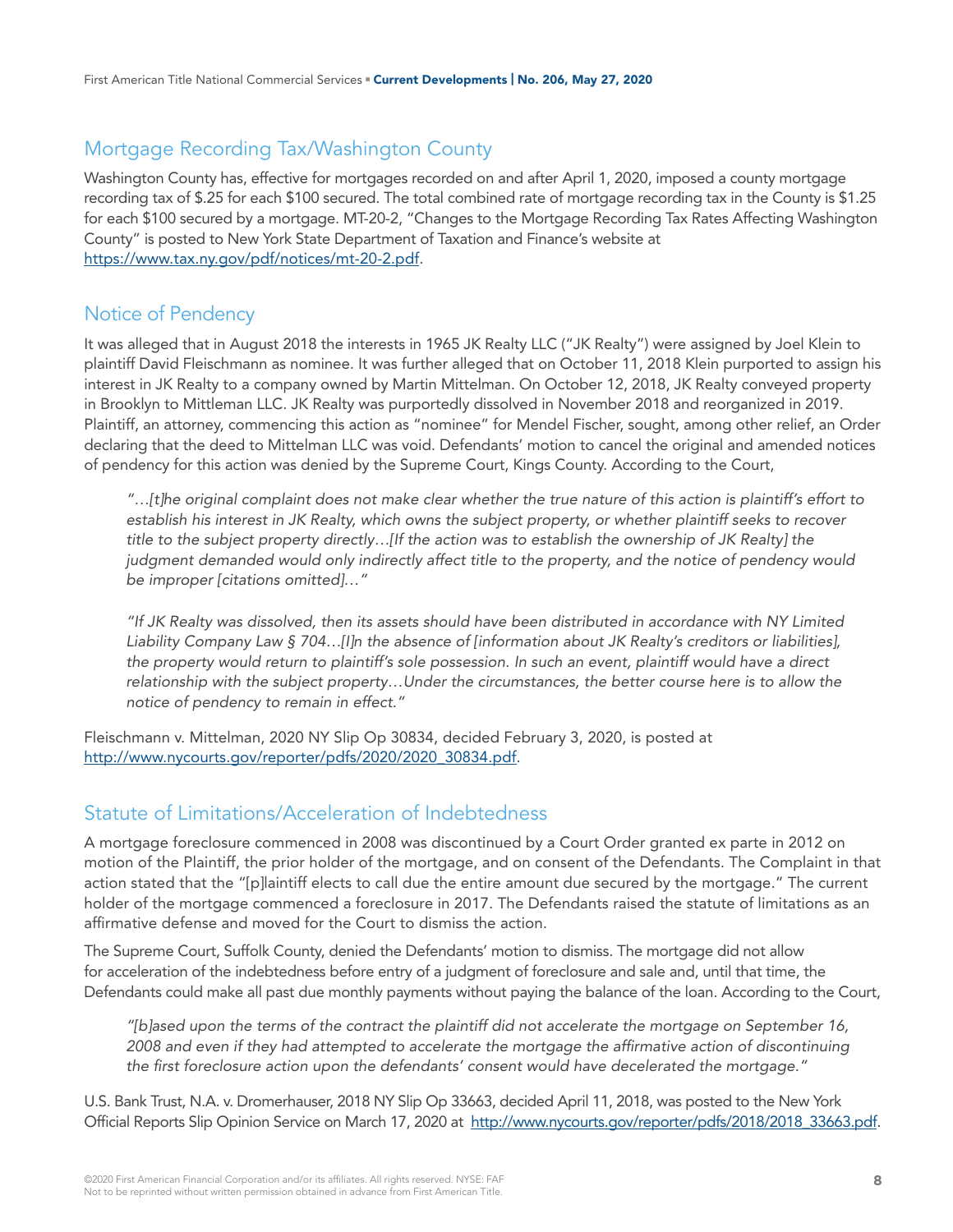# Statute of Limitations/Transfer Tax

When title to real property was transferred to the Plaintiffs on February 2, 2015 the Defendant-Seller executed a Hold Harmless Agreement ("Agreement") to indemnify the Plaintiffs against the imposition of any additional New York City Real Property Transfer Tax, together with any interest and penalties assessed for an underpayment of tax and reasonable attorneys' fees. The Agreement required the Defendant to pay any additional transfer tax and stated that this indemnity "shall survive Closing until the sooner of the statutory limit by New York City or the transfer of title by Purchaser." On June 16, 2017, New York City, due to an alleged discrepancy in the tax classification of the property, issued an assessment for \$46,980.04. The Defendant refused to make payment; the Plaintiffs paid the assessment, which, together with interest and penalties, was \$57,193.20, and sued to recover that amount. The action was commenced on July 30, 2019.

The Defendant claimed that the action was barred under New York City's Administrative Code Section 11- 2116 ("Notices and limitations of time"), which provides, in part, that "except in the case of a willfully false or fraudulent return with intent to evade the tax, no assessment of additional tax shall be made after the expiration of more than three years from the date of the filing of a return…" The Plaintiffs argued that the six-year statute of limitations for "an action upon a contractual obligation or liability" under CPLR Section 213 ("Actions to be commenced within six years…") applied.

The Supreme Court, New York County, denied the Defendant's motion to dismiss the complaint. According to the Court,

*"[the Defendant] has failed to establish his prima facie burden of demonstrating that this action is timebarred…Although [the Defendant] maintains that this action is barred by the parties' agreed-upon threeyear statute of limitations, as set forth in New York City's Administrative Code Section 11-2116 (b), this code is never mentioned in the agreement, and it is unclear whether the reference to 'the statutory limit by New York City' in the agreement implicates the statute. Given this ambiguity, [the Defendant] cannot prevail [on his motion to dismiss] [citations omitted]."*

*"Importantly, New York City's Administrative Code Section 11-2116(b) precludes the City from making an assessment of additional tax after three years from the filing of a return. It does not, as [the Defendant] suggests, impose a three-year statute of limitations for actions based on an additional tax assessment."*

Murphy v. Williams, 2020 NY Slip Op 31009, decided April 23, 2020, is posted at [http://www.nycourts.gov/reporter/pdfs/2020/2020\\_31009.pdf.](http://www.nycourts.gov/reporter/pdfs/2020/2020_31009.pdf)

#### Powers of Attorney

Defendant, as attorney-in-fact for her mother under a durable power of attorney, transferred title to her mother's home to herself, and then to herself and her husband. Plaintiff, the Defendant's sister, commenced an action to rescind the deeds so that the property would pass equally to the Defendant and her sister. The Supreme Court, Kings County, granted the Plaintiff's motion for summary judgment and rescinded the deeds. The Appellate Division, Second Department, reversed and denied the Plaintiff's motion. Although the power of attorney did not contain the required statutory gifts rider, there were triable questions of fact as to whether the mother intended the property to be transferred to the Defendant. There was also a triable issue of fact as whether the complaint should be barred by the doctrine of laches, since the action was commenced three years after the mother's death and, during that period, the Defendant and her husband maintained the property at their expense. Goldberg v. Meyers, 2020 NY Slip Op 01602, decided March 11, 2020, is posted at [http://www.nycourts.gov/reporter/3dseries/2020/2020\\_01602.htm.](http://www.nycourts.gov/reporter/3dseries/2020/2020_01602.htm)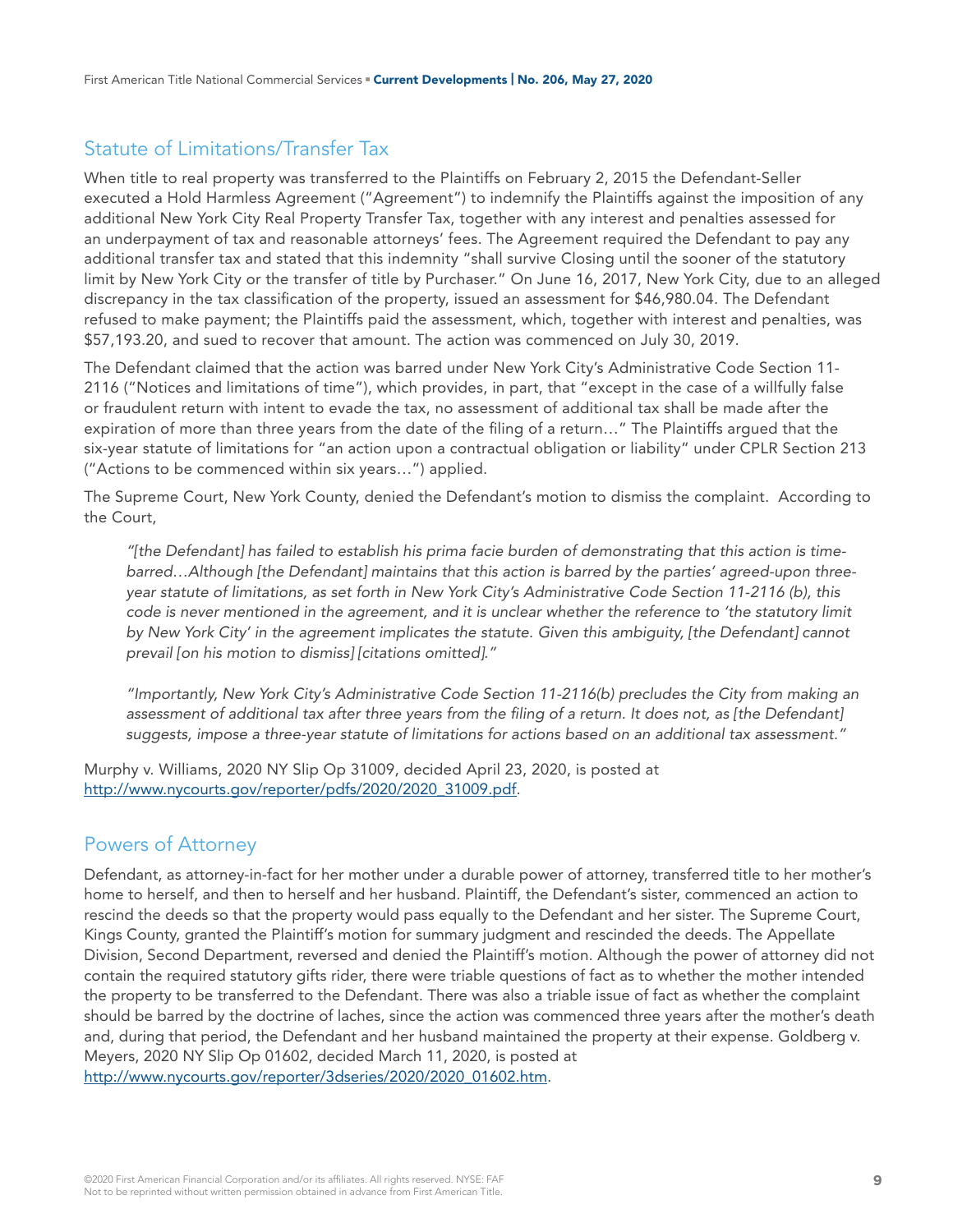# Tax Liens/Public Use

Real Property Tax Law Section 406 ("Municipal corporations") states, in part, that "[r]eal property owned by a municipal corporation within its corporate limits held for a public use shall be exempt from taxation and exempt from special ad valorem taxes and special assessments to the extent provided in section four hundred ninety of this chapter."

The Town of Hempstead sought a judgment declaring that a tax lien, for school taxes for the year 2005- 2006 and state, county and special district taxes for the year 2006, was void. Defendant, the assignee of the tax lien, counterclaimed to enforce the lien, asserting that the property was acquired by the Town pursuant to a vesting Order entered after the taxable status date for the taxes encompassed by the lien. The Supreme Court, Nassau County, granted the Town's motion for summary judgment, holding that the tax lien was void and unenforceable. The Appellate Division, Second Department, affirmed. According to the Appellate Division, the Town established, prima facie, that the property was put to a public use and the Town was exempt even though it acquired the property after the taxable status date. Further, according to the Appellate Division,

*"…to the extent that the tax lien on the property existed prior to the date that title vested in*  the Town, such lien was extinguished by condemnation prior to the assignment of the lien to the *defendant…Upon condemnation, the subject lien is substituted [for] by an equitable lien against the condemnation award [citations omitted]."*

Town of Hempstead v. AJM Capital II, LLC, 2020 NY Slip Op 02600, decided May 6, 2020, is posted at [http://www.nycourts.gov/reporter/3dseries/2020/2020\\_02600.htm.](http://www.nycourts.gov/reporter/3dseries/2020/2020_02600.htm)

#### Uniform Commercial Code/Loan Servicers/Mortgage Foreclosures

The Appellate Division, Second Department, because of the foreclosing Plaintiff's failure to establish, prima facie, that it had standing to foreclose, reversed the Supreme Court, Queens County's grant of summary judgment and entry of a judgment of foreclosure and sale. The Plaintiff was the loan servicer, and while UCC Section 3-301 ("Rights of holder") authorizes "[t]he holder of an instrument whether or not he is the owner [to] enforce payment in his own name" when the instrument, here the note, is lost, under UCC Section 3-804 ("Lost, destroyed or stolen instruments'), for a lost note, "[t]he owner of an instrument which is lost…may maintain an action in his own name." According to the Appellate Division,

*"[s]ince the plaintiff is indisputably not the owner of the note, pursuant to the plain language of UCC 3-804, the plaintiff was not entitled to maintain this action 'in [its] own name' to enforce the lost note against the defendant."*

Even if the Plaintiff were to be permitted to foreclose, the affidavit submitted on its behalf "'failed to identify who conducted the search for the lost note and failed to explain when or how the note was lost [citations omitted].'" Also, when the action was commenced, the Plaintiff did not demonstrate it was physically in possession of the note. Bank of America, N.A. v. Sebrow, 2020 NY Slip Op 01317, dated February 26, 2020, was posted at [http://www.nycourts.gov/reporter/3dseries/2020/2020\\_01317.htm](http://www.nycourts.gov/reporter/3dseries/2020/2020_01317.htm).